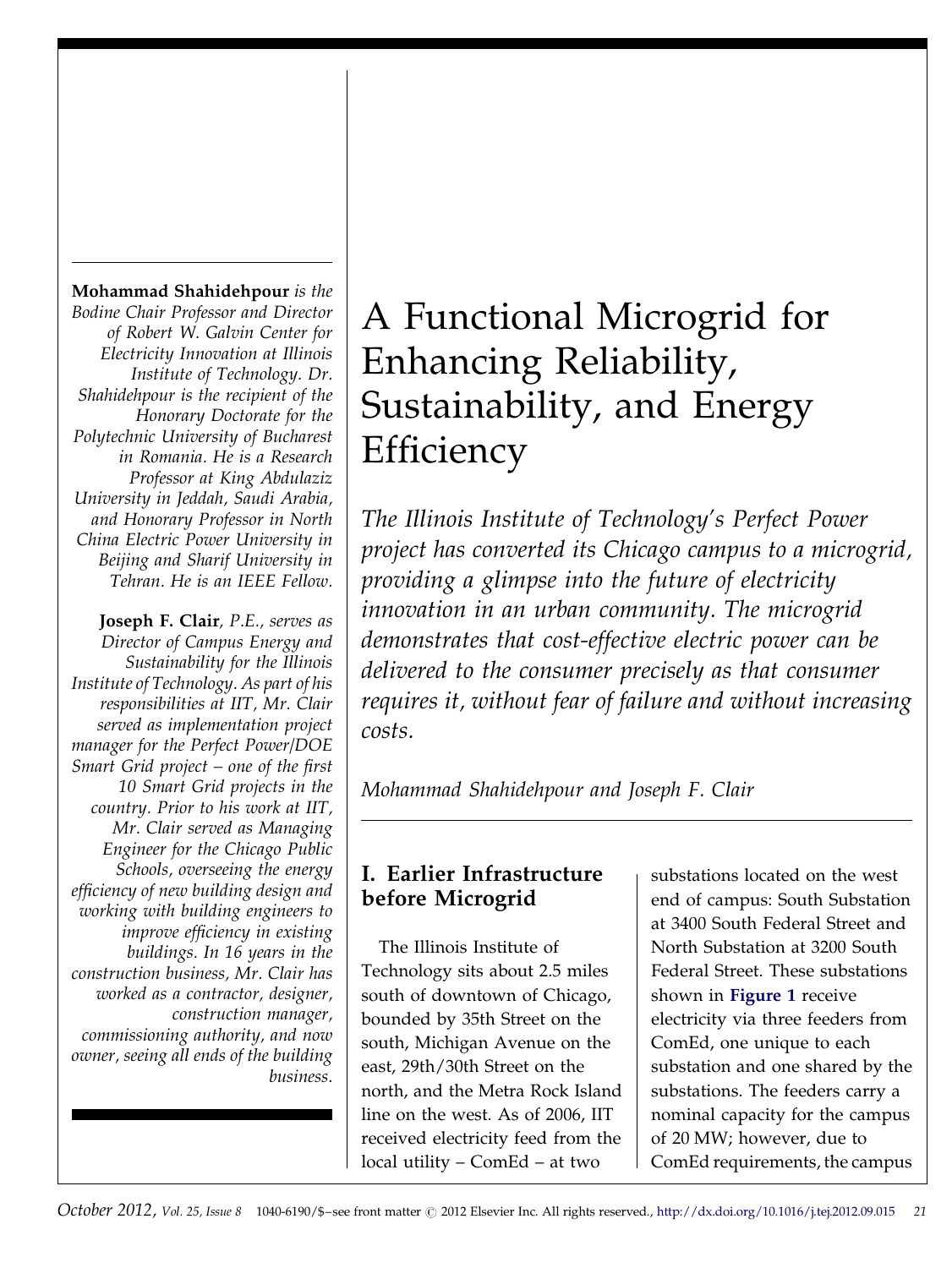<span id="page-1-0"></span>

Figure 1: IIT Microgrid-Utility Interconnection

can draw no more than 14 MW from the combined service. If campus demand exceeds 14 MW, the utility will require the university to build a new substation.

 $\bigcap$  tarting at the substations, IIT  $\bigcup$  owns and manages electricity distribution to almost all campus buildings. The original substations and the technology within them dates back to the implementation of the Mies Van Der Rohe campus plan in the 1940s and 1950s. Execution of that plan placed almost all of the electrical distribution underground or within a building. A cross-tie feeder runs between the substations to allow for operation of one from the other in the event of a utility failure in the shared feeder and one of the individual feeders, or operation of the North Substation from the on-site generation present adjacent to the South Substation.

The underground placement protected the electrical infrastructure from storm damage and similar threats from exposure; however, given the campus's proximity to Lake Michigan and the height of the water table, the underground manholes and duct banks come into regular contact with groundwater. This, combined with the age of the equipment, led IIT in 2003 to begin the process of renovating the electric grid on campus by refitting the North Substation with modern equipment and controls, during which time ComEd also upgraded its equipment at the substation. Prior to the implementation of the microgrid, any scale of outage response required the IIT maintenance mechanic to visit the affected area directly, armed with no information about the condition of the equipment or affected feeders.

F or the decade preceding the implementation of the IIT microgrid, the university received sporadic reliability both from the campus infrastructure and the utility feeds to the campus. Also, without very detailed and expensive surveys and testing, the university could not identify the most troubled feeder segments and prioritize replacements. During that period, IIT experienced varied and sporadic outages, bringing consequences to the services provided by the university. Several buildings lost power to laboratory or space conditioning equipment, resulting in lost experimental data and subjects. Equipment in all areas of the campus required repair or replacement due to undervoltage on the incoming utility service. Most costly, feeder damage on the residential side of campus caused outages that required the temporary relocation of campus residents to nearby hotels, at a steep cost to the university. The IIT community had little faith in the reliability of the system, and the university administration did not have resources to address the myriad issues associated with the aging infrastructure.

## II. The Promise

The Perfect Power microgrid designed and implemented at IIT has resulted in an intelligent power system that will not fail the end user. The microgrid consists of a loop system and redundant electricity supply. It offers IIT the opportunity to eliminate costly outages, minimize power disturbances, moderate an evergrowing demand, and curb greenhouse gas emissions. The IIT microgrid would specifically: